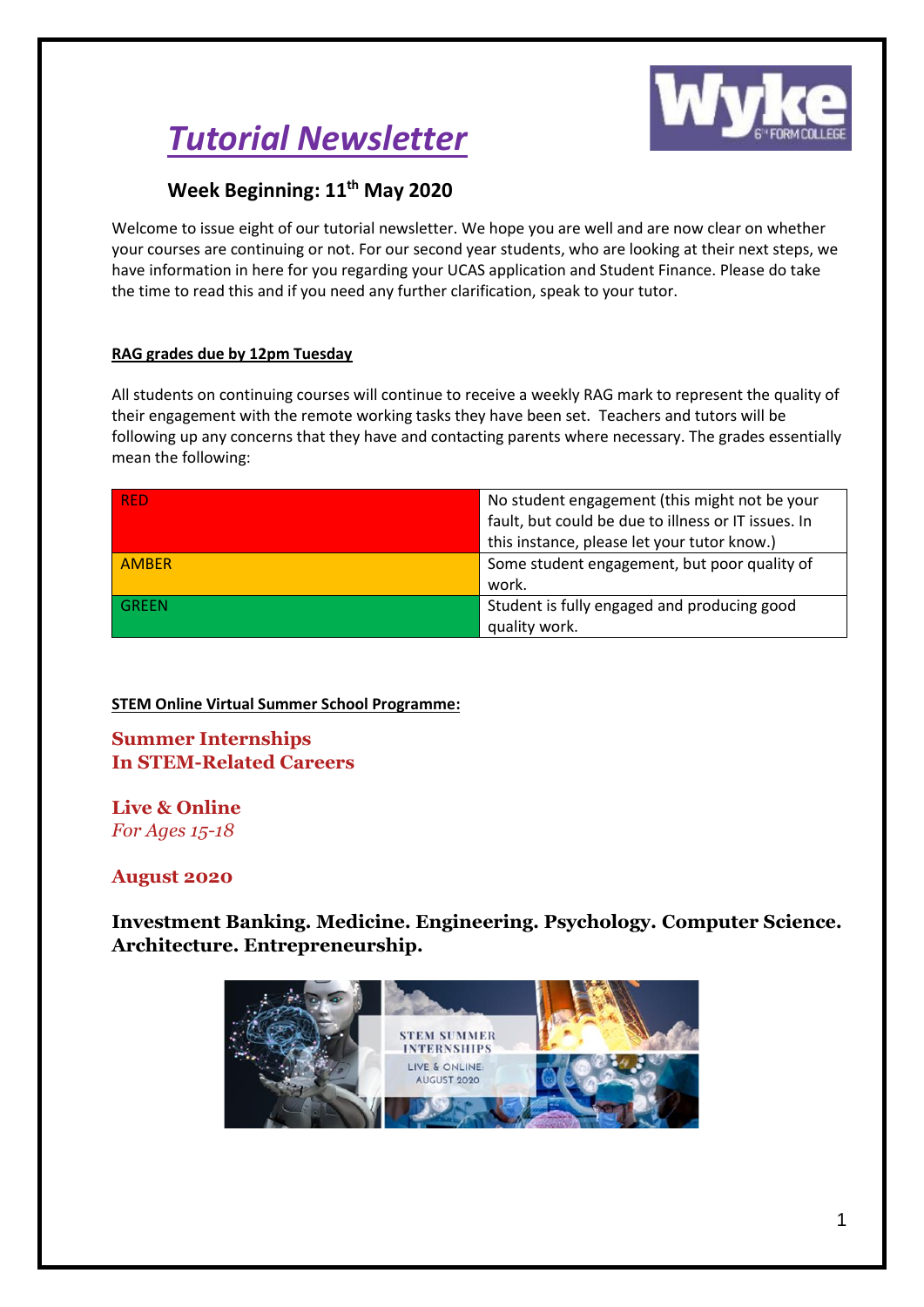**We are delighted to offer STEM-related Summer Internships in 7 different industries 'Live & Online' throughout August, which students aged 15-18 can register for now.** 

**On these Internships, students can gain invaluable summer work experience from the comfort of their own homes; with successful Doctors, Engineers, Computer Scientists, Investment Bankers, Psychologists, Architects and Entrepreneurs.** 

**All our 'Live & Online' Summer Internships last 4 days and take place in July and August.**

**The first 3 days are dedicated to immersive experiences of that career alongside top professionals and Q&A/virtual networking time with them.**

**Day 4 is dedicated to personalised career coaching - a sector recruitment expert will look at your credentials and create a bespoke development plan so you can maximise your chances of success.**

**You can choose to attend either all 4 days or just the first 3.** 

# **Internships, Highlights & Dates**



1st - 4th August OR 29th August - 1st September

- Take part in a patient consultation with a GP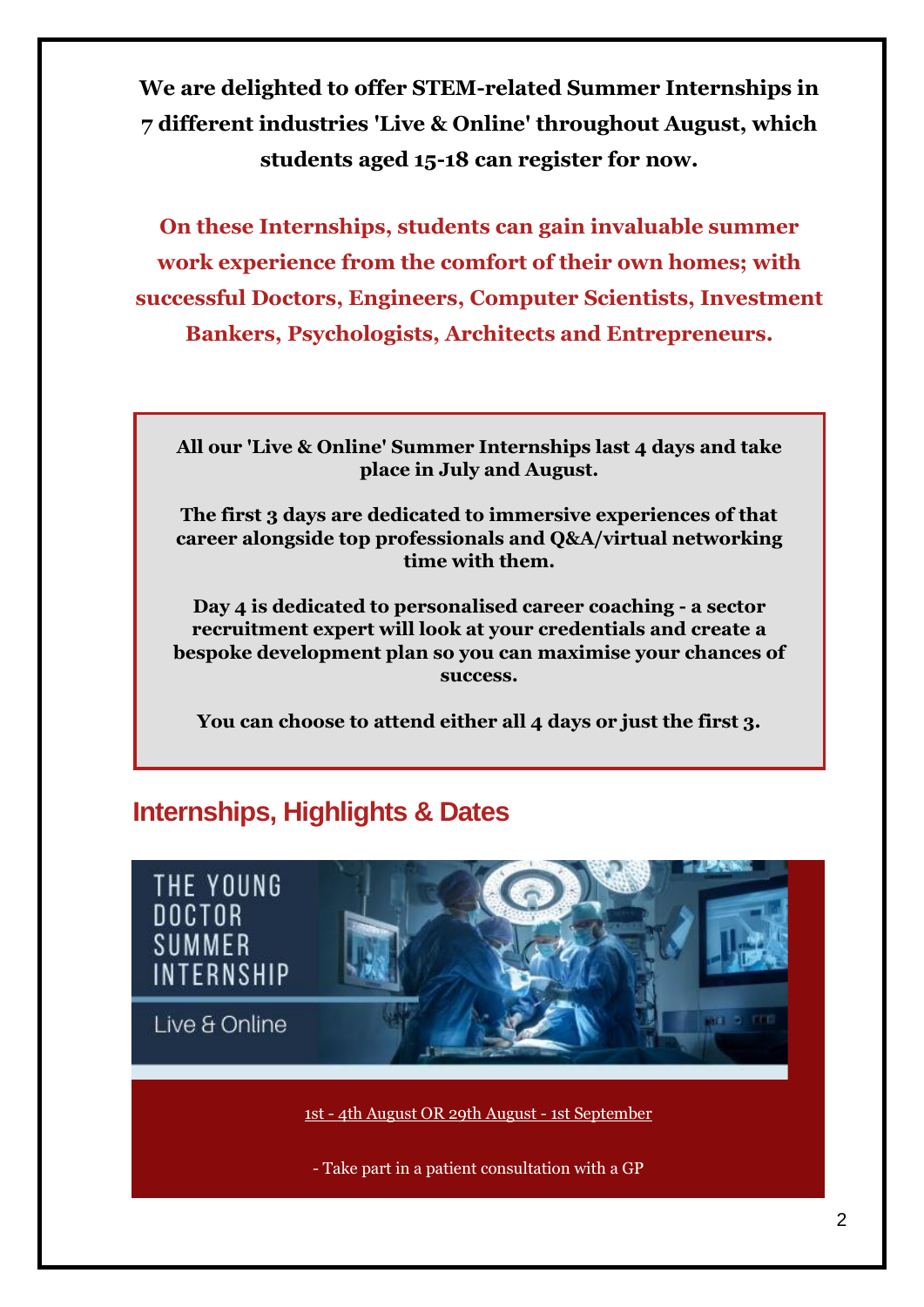## - Shadow doctors on a simulated ward round

- Personalised medical school application coaching including mock interviews



For more information or, to book a place, please go to the following website:

<https://investin.org/collections/live-online-internships>

## **Free STEM Resources from the MET Office!**

At the Met Office, we're keen to do whatever we can to help schools during these uncertain times. Whether it's giving staff quick and easy ways to set remote work, or keeping students motivated with their learning at home, our free materials can support Wyke Sixth Form College's planning.







Clue them up on climate change \*new\* We've launched a new suite of resources that explore the impacts of climate change, now and in the future.

Raise aspirations and help them shine Uncertainty about job prospects is a big concern for many young people\*. These careers based materials help inspire them to look positively to the future.

#### Calling in the fake news busters

Now more than ever, the news can be daunting for many young people. This lesson helps equip them to confidently assess what they see in the media.



We salute you, weather warriors These social action focused resources explore and celebrate the stories from those keeping our communities safe.

<https://www.metoffice.gov.uk/weather/learn-about/met-office-for-schools/resources-for-11-14/>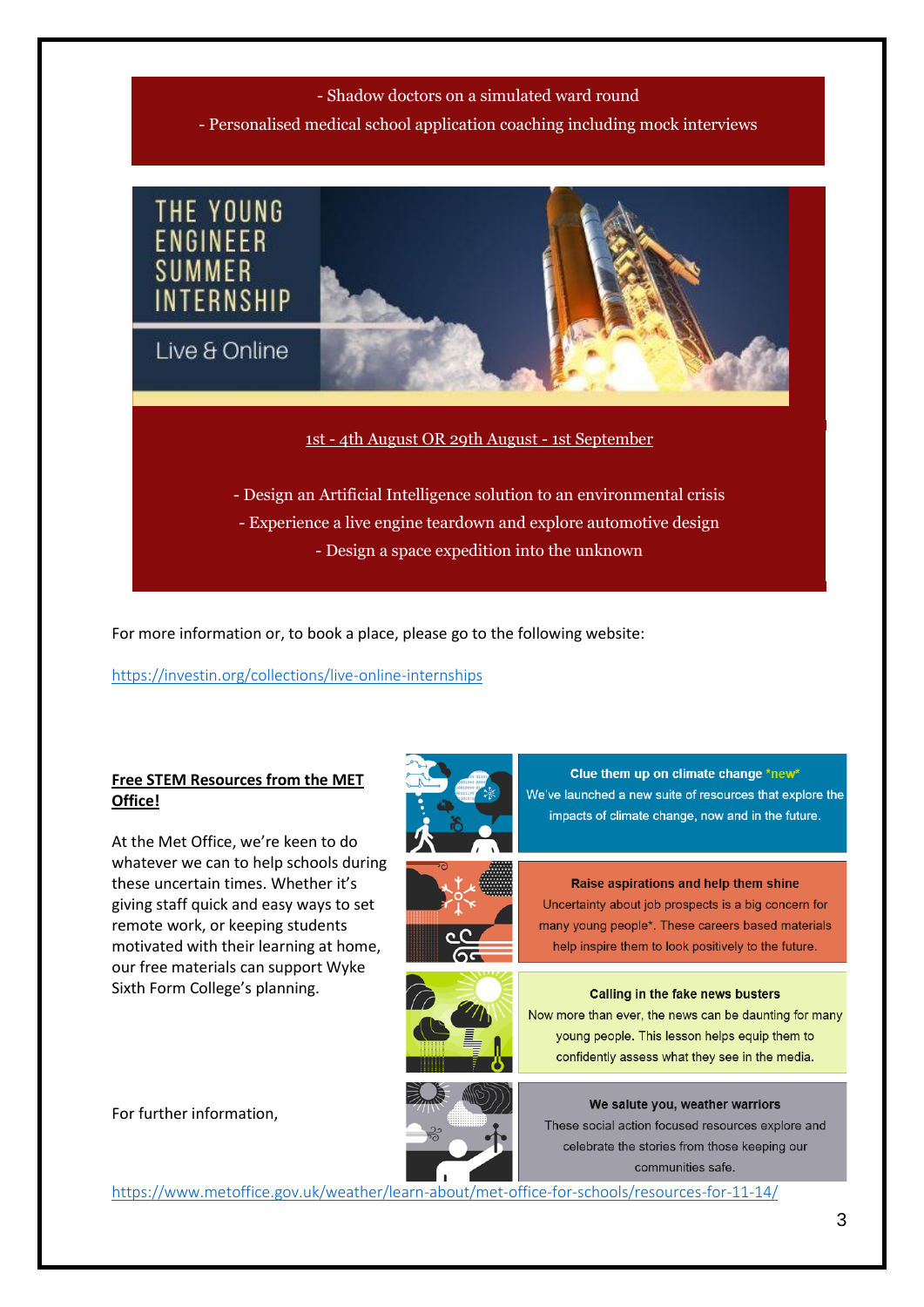## **The Sutton Trust Summer School:**

The Sutton Trust Apprenticeship Summer School will be delivered digitally in partnership with leading employers for Year 12 students. The programme is designed to help you make an informed decision about your future career and will take place in July.

You will gain an in depth understanding of degree apprenticeships, what they involve and whether a degree apprenticeship is the right choice for you. You will hear from current apprentices, experience networking opportunities, attend interactive digital sessions hosted by employers and learn the different application processes employers use. The programme will be delivered through live interactive sessions, webinars, Q&A panels, pre-recorded videos, group work and other online resources.



Applications close on 28<sup>th</sup> May 2020. Register your interest now by going to: <https://www.suttontrust.com/our-programmes/apprenticeship-summer-school/>

## **Letter from the Chief Executive of UCAS:**

Please see the letter below that has been sent out to all students with a university application in with UCAS. There is a link in this letter to some further information from the Universities Minister, Michelle Donelan, which may assist you. Please don't forget tp submit your Student Finance application by 22<sup>nd</sup> May.



Please see a letter below from the Universities Minister, Michelle Donelan, with an update on Government support to universities and students.

Whilst there is considerable uncertainty for everyone right now, I would encourage you to continue with your application. You will be in the best possible position to make decisions about your future if you start by making your firm and insurance choices, and make your **[student finance application](https://click.email.ucas.com/?qs=fad9acbe61bcd99dcea8c80a46a4f98d458fbd5c8a0fe4871db29883f08562763a3e77bc931bd4d40c39d942e8099adfd65b320e4a046fb9)** by the Student Loans Company's deadline of 22 May.

You don't need to wait until the June deadline to reply to your offers – do your online research and then make your firm and insurance choices as soon as you are ready in [Track.](https://click.email.ucas.com/?qs=fad9acbe61bcd99d3904125d89e7745b2b7d1b4288814b56b8fbbc42e465aa8a791d1a04910c97ed738af0db20f2c227e673b3d2a882f705)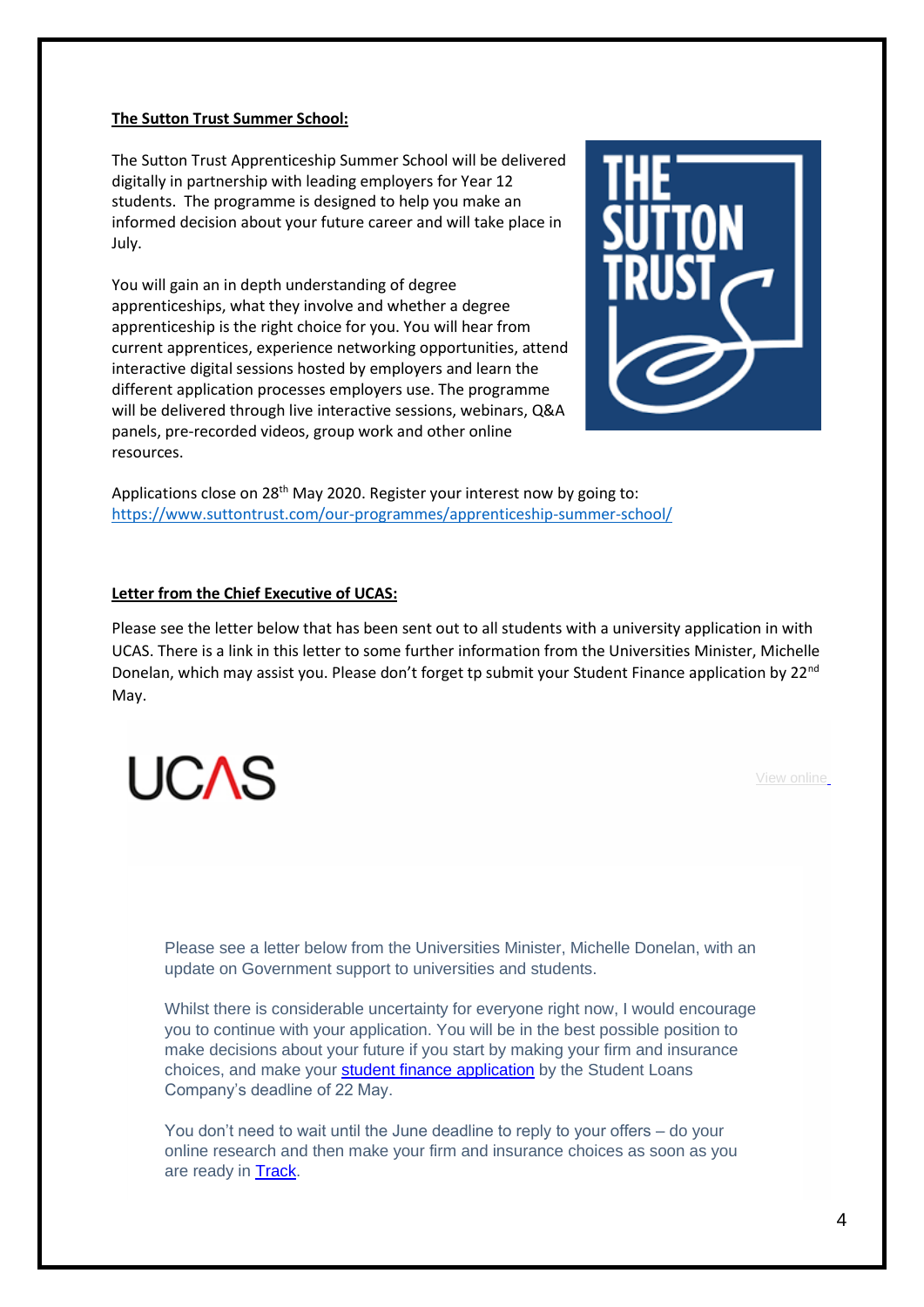If you have any questions, please join me, the Universities Minister, and Mike Nicholson, an expert in university admissions, for our [Facebook](https://click.email.ucas.com/?qs=fad9acbe61bcd99ddd1ae38565e37f716f7b691878de3bb3503d6bd9e0677fa403ee169c2c5ff913e943863c4b84eae43ccedca6e96615be) Live session tomorrow, Tuesday 5 May, at 16:00 (UK time).

Stay safe and take care.

leve llarchet

Clare Marchant Chief Executive UCAS

## **Big White Wall:**

With Mental Health Awareness week coming up next week, Big White Wall are focusing on positive coping strategies in these very uncertain times. We will be promoting these on all our social media platforms:

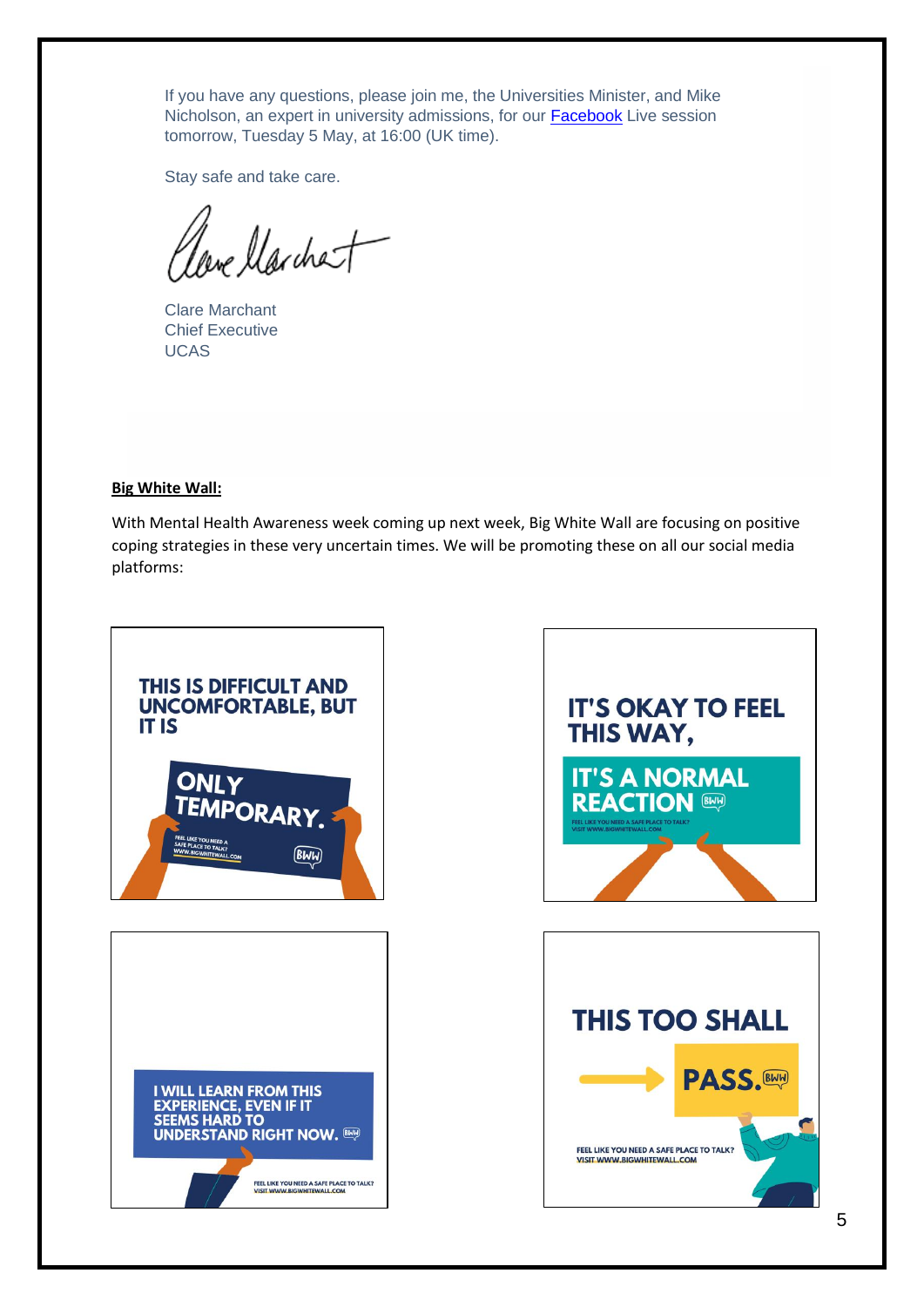## **Some other useful contact and agencies:**



You can also still get in touch with the Designated Safeguarding Team if you have any urgent concerns or worries regarding your wellbeing. We are here to help and support you as much as we can.

| <b>Name</b>          | <b>Number</b> | Role                        |
|----------------------|---------------|-----------------------------|
| Rebecca Bolder       | 07498378083   | <b>Safeguarding Manager</b> |
| <b>Chris Herring</b> | 07932807204   | <b>Assistant Principal</b>  |
| Andrea Mason         | 07498371842   | <b>Senior Tutor</b>         |
| <b>Andy Dunne</b>    | 07539391788   | <b>Senior Tutor</b>         |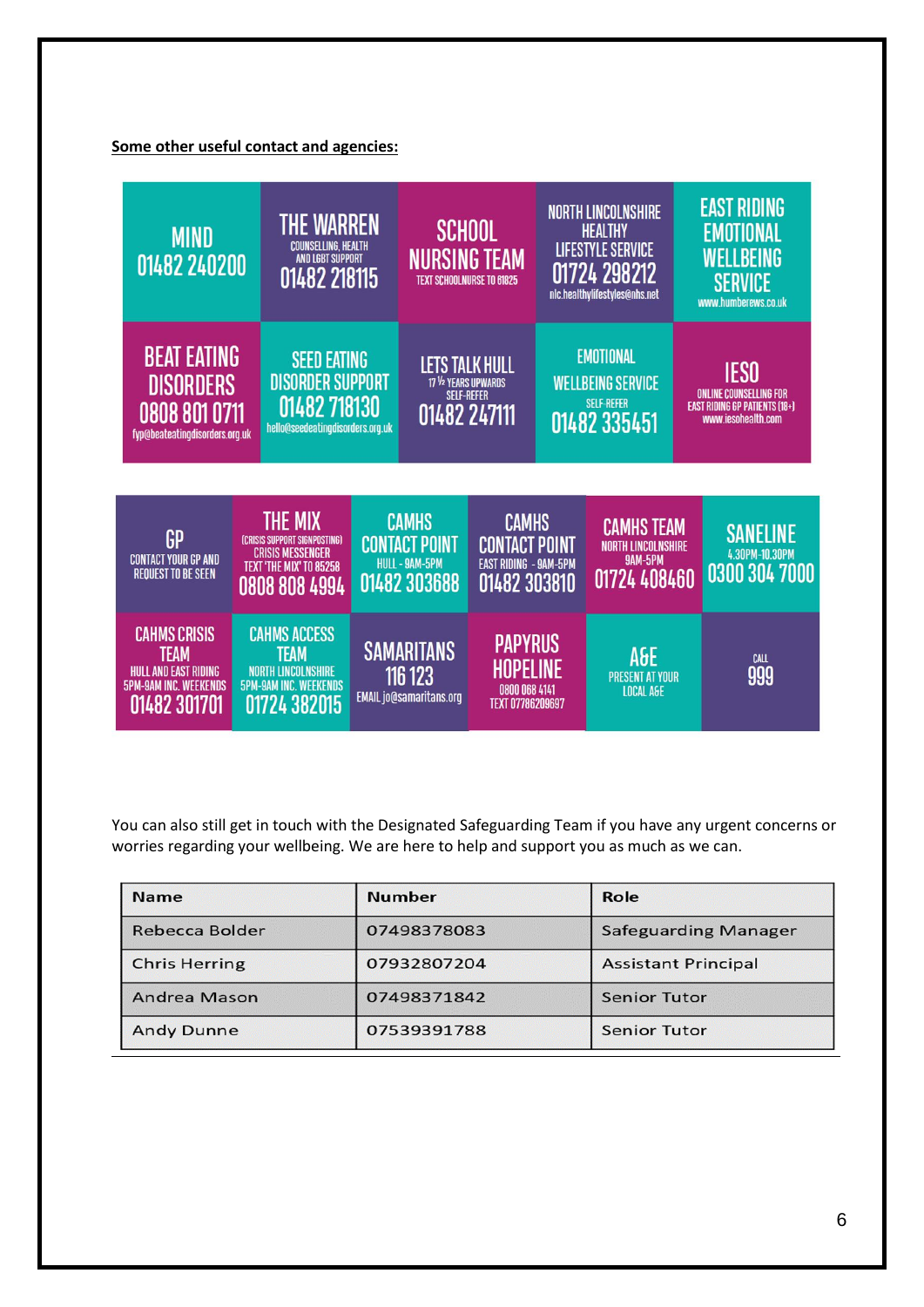# *UCAS Information / Employer Engagement*

**Thinking of studying medicine at university?**

Everything you need to get into Med School, all from your own home!

From Monday 29th June to Friday 3rd July, you can join a week of seminars, competitions, access to the Medlink Exhibition and much more!

Interact with and learn about Medical schools and universities from all around the country and the world, all in one place, as well as institutions such as the Royal College of Surgeons.

As well as everything you'll find in the exhibition you'll have access to FREE seminars on every aspect of your application to university.

Not only that, the more you interact, the more free stuff you can get access to!

This is open to students, teachers, parents, school parties and ANYONE in interested in a career in medicine or the health sciences.

For more information, please go to:

https://www.eventbrite.co.uk/e/medlink-free-2020-tickets

## **JVENN and Holbeck Scholarships**

Calling all second years! You still have time to apply for these scholarships! f you are intending on going to university this September, then you still have until 15<sup>th</sup> May to apply for either one of these scholarships. Please contact your tutor or Sarah Beech for further details.

## **EY Work experience and Apprenticeship Seminar**

On Tuesday 12th May between 4-5pm, EY are hosting an insight webinar about their Business Academy and Apprenticeship programmes. This will be a great opportunity for you to learn more about EY, our service lines and our opportunities. We'll provide some further hints and tips to try and help you succeed in our application process. You'll also be able to ask any questions you may have to our student recruitment team and current Apprentices.

To sign up, please click on the link in the email sent to you by Vicky Riseham.

## **Apprenticeship Vacancies:**

Here are some of the very latest apprenticeship vacancies advertised on the government website and the links for the newsletter:

Digital Project Delivery Apprentice - BALFOUR BEATTY PLC https://www.findapprenticeship.service.gov.uk/apprenticeship/1000006327

Civil Engineering Apprentice – Degree Level – Hull 2020 - BALFOUR BEATTY PLC https://www.findapprenticeship.service.gov.uk/apprenticeship/1000006333